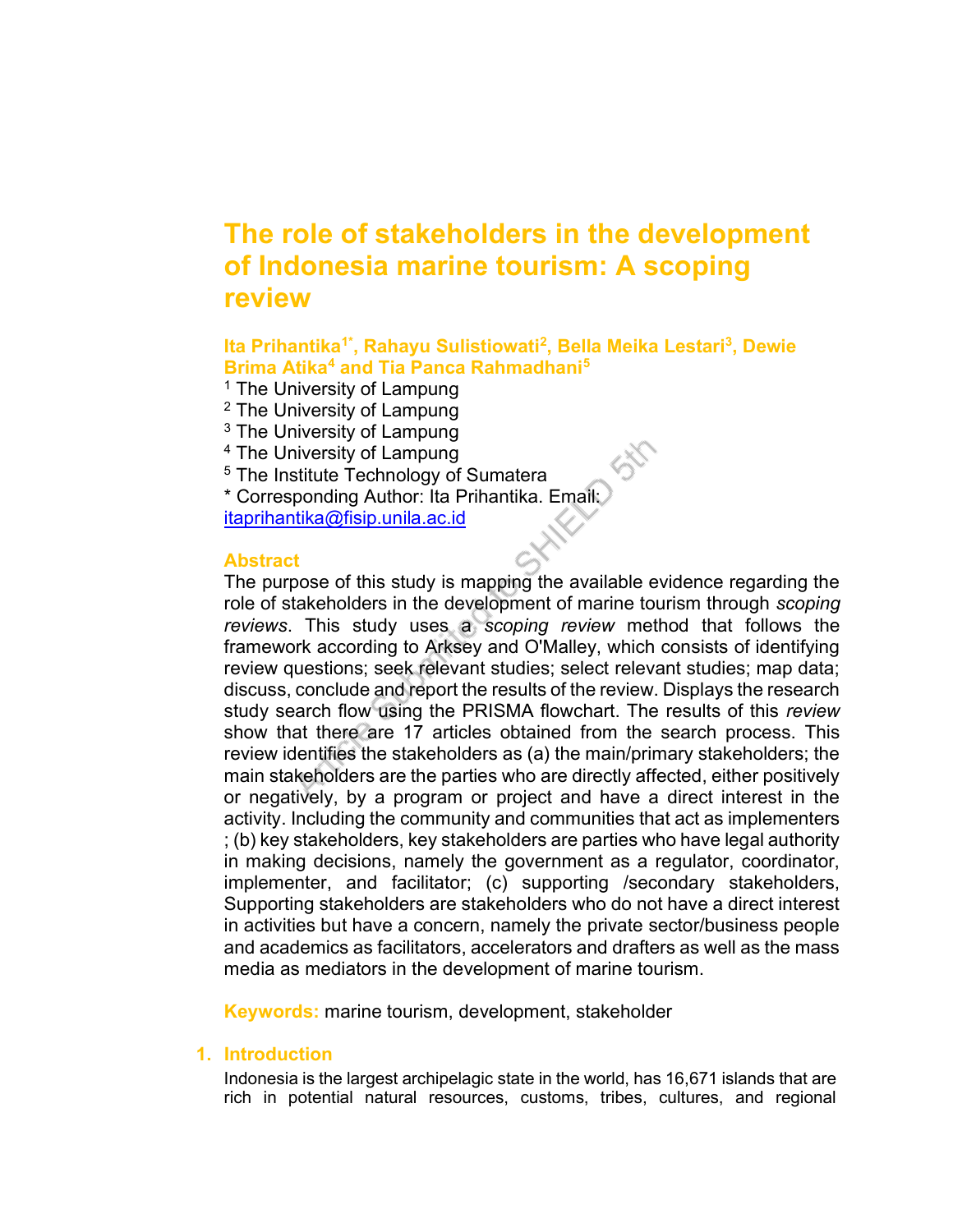languages. A wealth of natural resources and the diversity of cultures that abound make Indonesia has much attractions and can bring in revenue for the state. Indonesia's marine area, which is located on the famous equator line, has a wealth and diversity of natural resources of his, in this case, one of the marine tourism forms of tourism suitable for the developing tourism in Indonesia. According to Djou [5], marine tourism is a form of tourism that explores the beauty of the coastal and marine environment as the main attraction. Marine tourism design is prioritized on view, uniqueness of nature, the characteristics of the ecosystem and combined with the peculiarities of art and culture, and the characteristics of the community as its essential strength.

The tourism sector plays a vital role in the economic development of Indonesia; visible from tourism can be categorized into groups industry the largest of which 8% exports of goods and services derived from tourism. Tourism development can increase the country's foreign exchange earnings and indirectly open up job opportunities for the community to be directly involved in tourism activities. Developing sustainable tourism is closely connected with the involvement of stakeholders. Strengthening the role of stakeholders in tourism development has a long-term impact on economic, ecological, and socio-cultural aspects [4].

Cooperation and contribution of the various role stakeholder in quality tourism products and destinations are easily recognizable images and generate strategic tourism planning that can be in implementing well and brings together all stakeholders involved in direct and indirect tourism. Each stakeholder has a different role that needs to be understood so that the development of tourism objects and attractions in an area can be realized and appropriately implemented. With some of these things, the role of stakeholders is considered necessary in tourism development because, in addition to producing strategic tourism plans that represent many interests, the role of stakeholders can also create an adequate tourism management system to realize sustainable tourism.

The development of marine tourism is still facing problems regarding inadequate infrastructure, low human resources among the community, which causes them not to be able to manage tourist destinations, and others, which are alluded to in several studies and are concluded to be obstacles in tourism development as in the research of Ladia et al. [12]. The marine tourism strategic area development plan is not optimal and directed, the limited resources of the apparatus in the tourism sector. The infrastructure development has not been running smoothly, the provision of facilities is still lacking, the public awareness of tourism and cleanliness is lacking, and the central government and provincial governments are less supportive of financial matters. Meanwhile, in the research of Amalyah et al. [2] the role of stakeholders in the development of marine tourism is in the form of providing infrastructure, developing human resources, empowering local communities, promotion, and CSR (Corporate Social Responsibility). The development of marine tourism, the involvement of local communities in the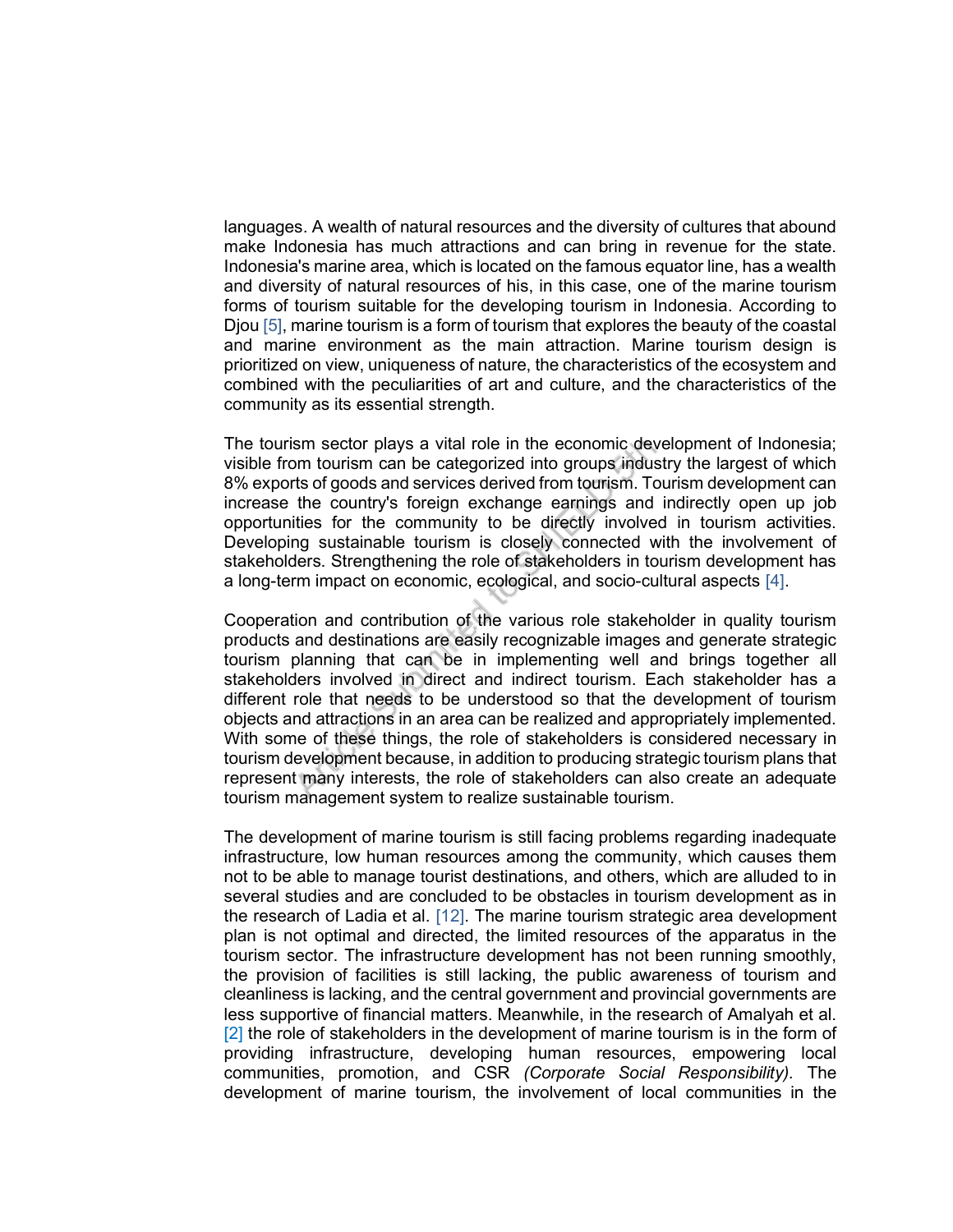management and as tourism actors are not yet professional, the role of the Local Government is less than optimal, and the lack of coordination from various stakeholders.

Based on the research mentioned above, the development of nautical tourism have a bottleneck in this aspect of the role and cooperation of stakeholders who have been less coordination and synergy, so the attraction management objectives cannot walk in the same direction and get the maximum results in improving the image and the number of tourist visits. In addition to tourism support facilities that still cannot be feasible and good, community participation in tourism activities is also still low. The development of marine tourism requires cooperation between all relevant stakeholders.

### 2. Methods

This research method is scoping review, the method used to identify the literature in-depth and comprehensively obtained from various sources related to the research topic. According to Arksey and O'Malley, scoping review consists of five stages: identifying research questions, identify relevant studies, selecting studies, map data, summarize and report the results of studies used in this [7].

### Identifying Research Questions

This review is focused on finding out "The role of stakeholders in the development of marine tourism" in Indonesia, which aims to categorize the literature on the topic and identify key concepts, scoping review gaps, and map the evidence used to inform practices and policies about the role of stakeholders. The research questions used to focus the literature search were:

- 1. Whom are the stakeholders involved in the development of marine tourism in Indonesia?
- 2. What are the roles played by stakeholders in the development of marine tourism in Indonesia?
- 3. In which provinces in Indonesia are research on the role of stakeholders in the development of marine tourism carried out?

To develop the focus of the review and research strategy, the researcher used the Population, Intervention, Comparison, Outcome, and Study Design (PICOS) framework to manage and solve the review's focus. The focus of the research for articles is qualitative research, so the use of PICO(S) is considered appropriate to help identify key concepts in the review's focus and develop appropriate search terms to describe the problems in this article. The mapping of key concepts using the PICO(S) Framework is as follows: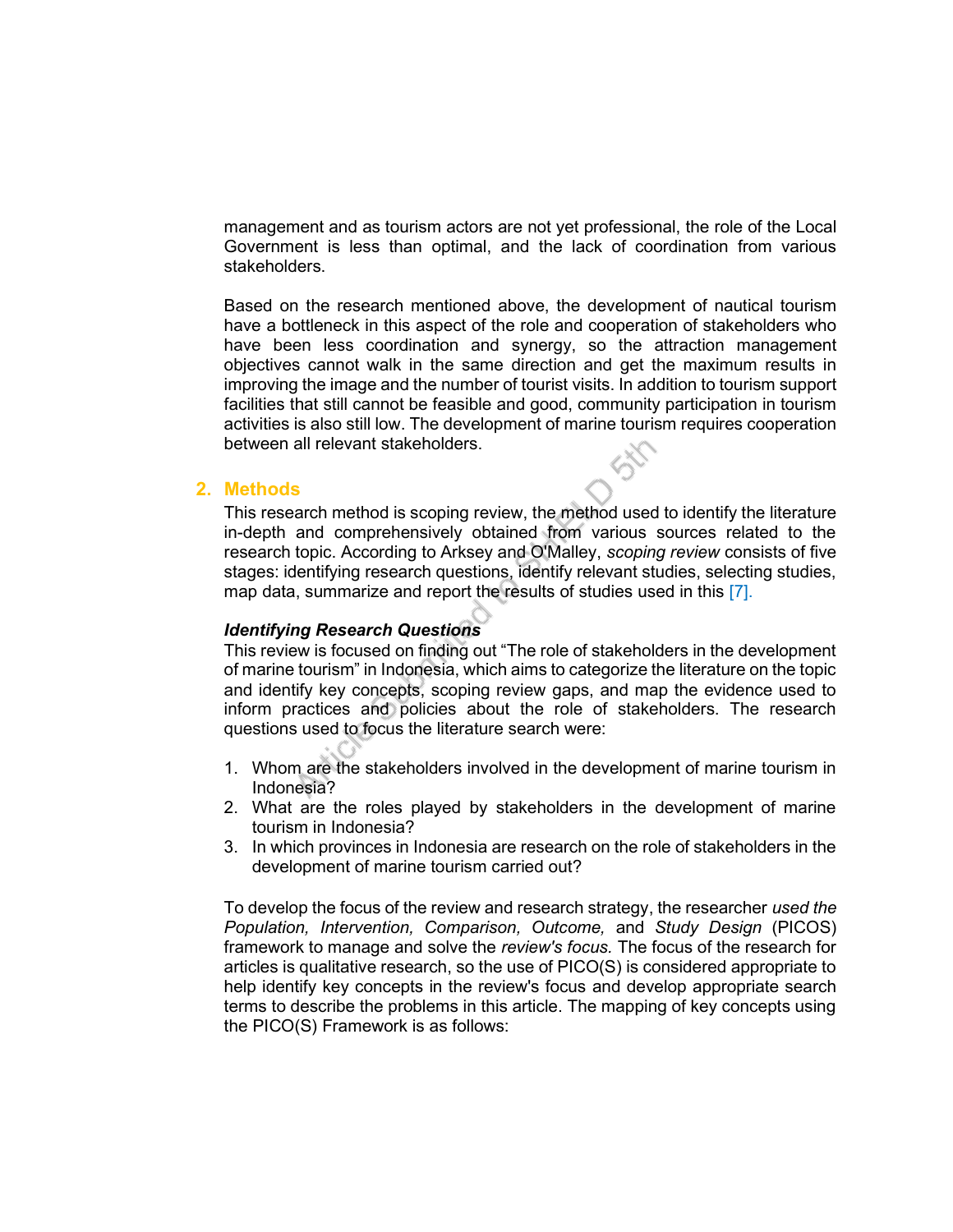# Table 1. PICO (S) Framework

| <b>Population and Problem</b>     | Stakeholders, Stakeholders                          |
|-----------------------------------|-----------------------------------------------------|
| <i><u><b>Intervention</b></u></i> | Marine tourism                                      |
| <b>Comparison</b>                 | Development, Utilization, Development               |
| <b>Outcome</b>                    | Role                                                |
| <b>Study Design</b>               | All articles related to the Role of Stakeholders in |
|                                   | the Development of Marine Tourism                   |

Source: Author's own work'

# Identifying Relevant Studies

Identify studies relevant to the research topic taken and use the Google Scholar database to index literature related to research, search for literature until it is saturated to maintain the quality of the literature to be taken, and minimize the occurrence of misinformation obtained. The study selection was determined using inclusion and exclusion criteria.

| <b>Criteria</b>                                | <b>Inclusion</b>                                                                                                        | <b>Exclusion</b>                                                                                                                    |
|------------------------------------------------|-------------------------------------------------------------------------------------------------------------------------|-------------------------------------------------------------------------------------------------------------------------------------|
| <b>Population and</b><br><b>Problem</b>        | Stakeholders who have an<br>interest in the implementation<br>of marine tourism                                         | Parties who have no interest in<br>the implementation of marine<br>tourism                                                          |
| <b>Intervention</b>                            | Marine Tourism in Indonesia                                                                                             | Maritime Tourism other than in<br>Indonesia                                                                                         |
| <b>Comparison</b>                              | Developments carried out in<br>the management of marine<br>tourism                                                      | Developments carried out other<br>than in the management of<br>marine tourism                                                       |
| <b>Outcome and</b><br>Themes                   | The role played by<br>stakeholders in the<br>development of marine<br>tourism                                           | The role of stakeholders, in<br>addition to the development of<br>marine tourism                                                    |
| <b>Study Design</b><br>and Publication<br>type | Original articles, qualitative<br>research, randomized control<br>and trial, and articles related<br>to research titles | Article reviews, books,<br>quantitative research and mix<br>method, and articles that are not<br>associated with the research title |
| <b>Publication</b><br>vears                    | Posts. 2012 - 2021                                                                                                      | Pre. 2012 - 2021                                                                                                                    |
| Language                                       | Indonesian and English                                                                                                  | Other languages (besides<br>Indonesian and English)                                                                                 |

# Table 2. Scoping Review Inclusion and Exclusion Criteria

Source: Author's own work'

The keywords used in the search for articles are Stakeholders AND Marine Tourism AND Development OR Utilization OR Development AND Role of AND All articles related to the Role of Stakeholders in Marine Tourism Development. These keywords are used to find articles, journals, and theses related to the researcher's discussion and then selected using PRISMA Flowchart.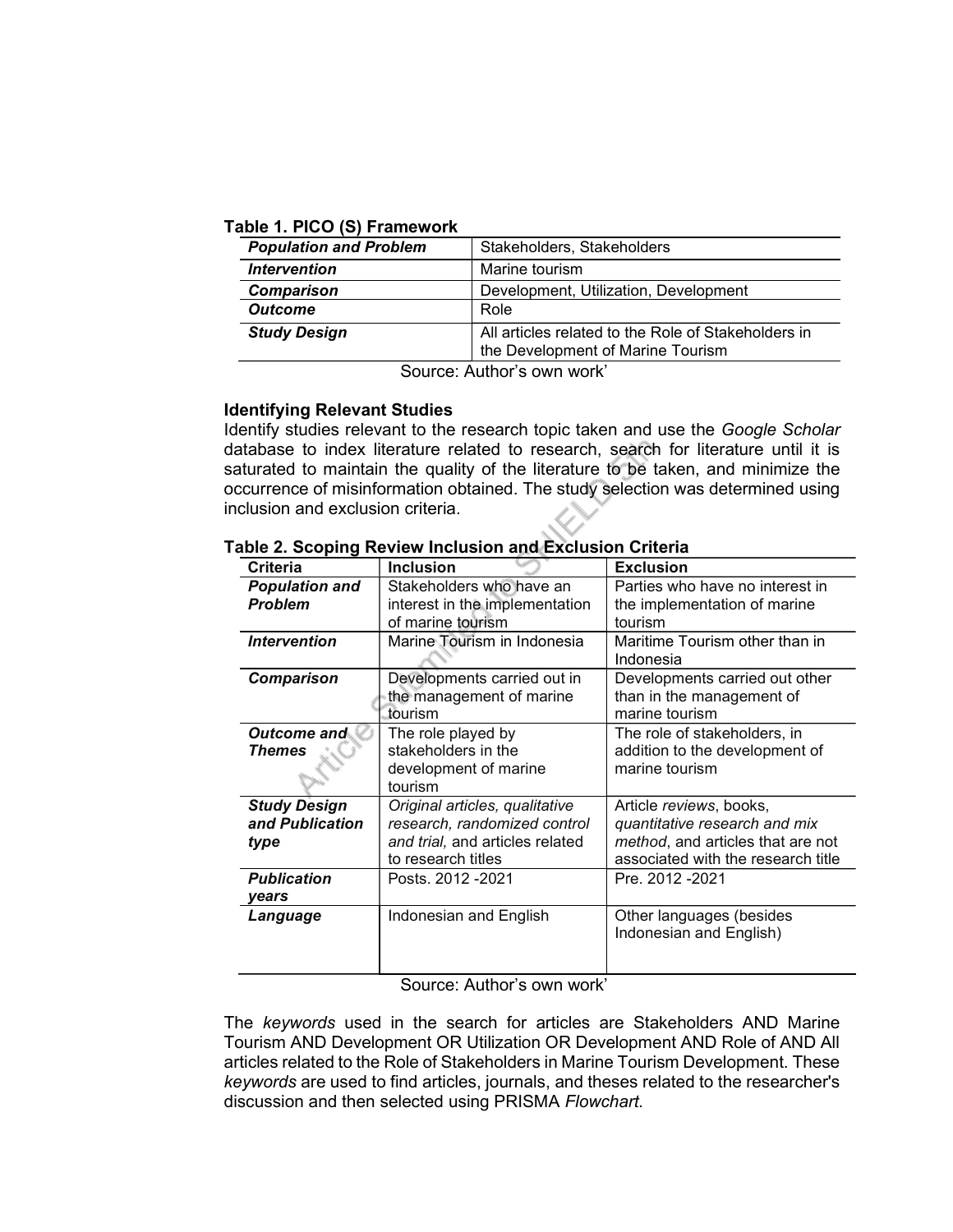# Study Selection

Based on research results via Google Scholar. By using keywords that have been adapted to PICO(S). Obtained 1,140 articles, then after checking the articles, there were 49 duplications, so the articles were excluded, and the remaining 1,091 articles. Then the researcher did skin based on the title  $(n = 281)$ , then the researcher did a filter based on the abstract ( $n = 37$ ) and the full text (25), whose theme was adjusted to the scoping review theme. Flowchart diagram, as follows:



Source: Author's own work'

# 3. Results and Discussion

# Charting Data

Mapping the selected article is the next step to describe the key points based on the findings to answer the research objectives. Articles review as many as 17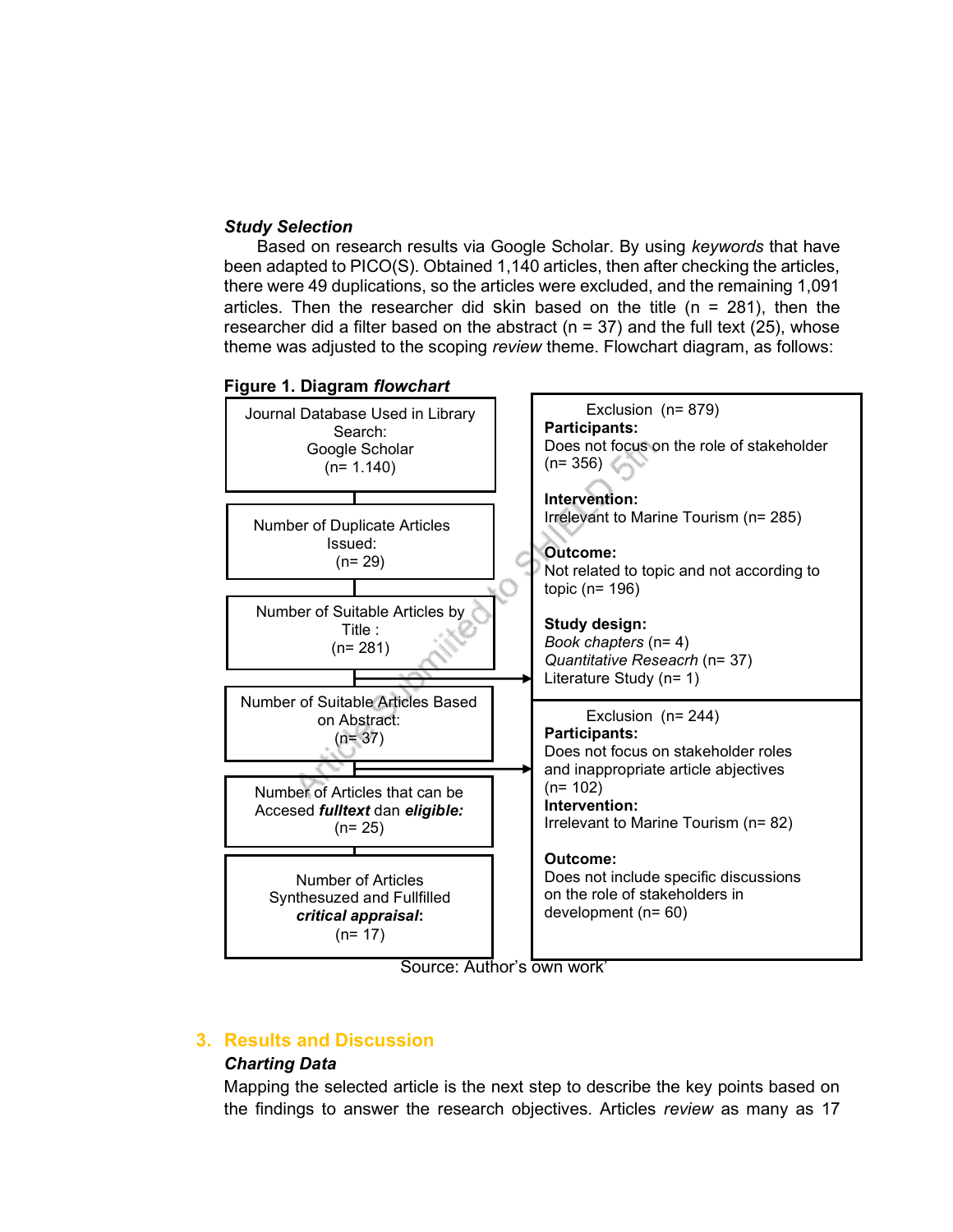articles related to the role of stakeholders in the development of marine tourism in Indonesia. After the studies deemed to fall within the inclusion criteria were pooled together, a summary was developed for each article with several variables, including author, year, research theme, participants, and location. The following is descriptive information on the articles that have been reviewed:

Article Submitted to Stike D Str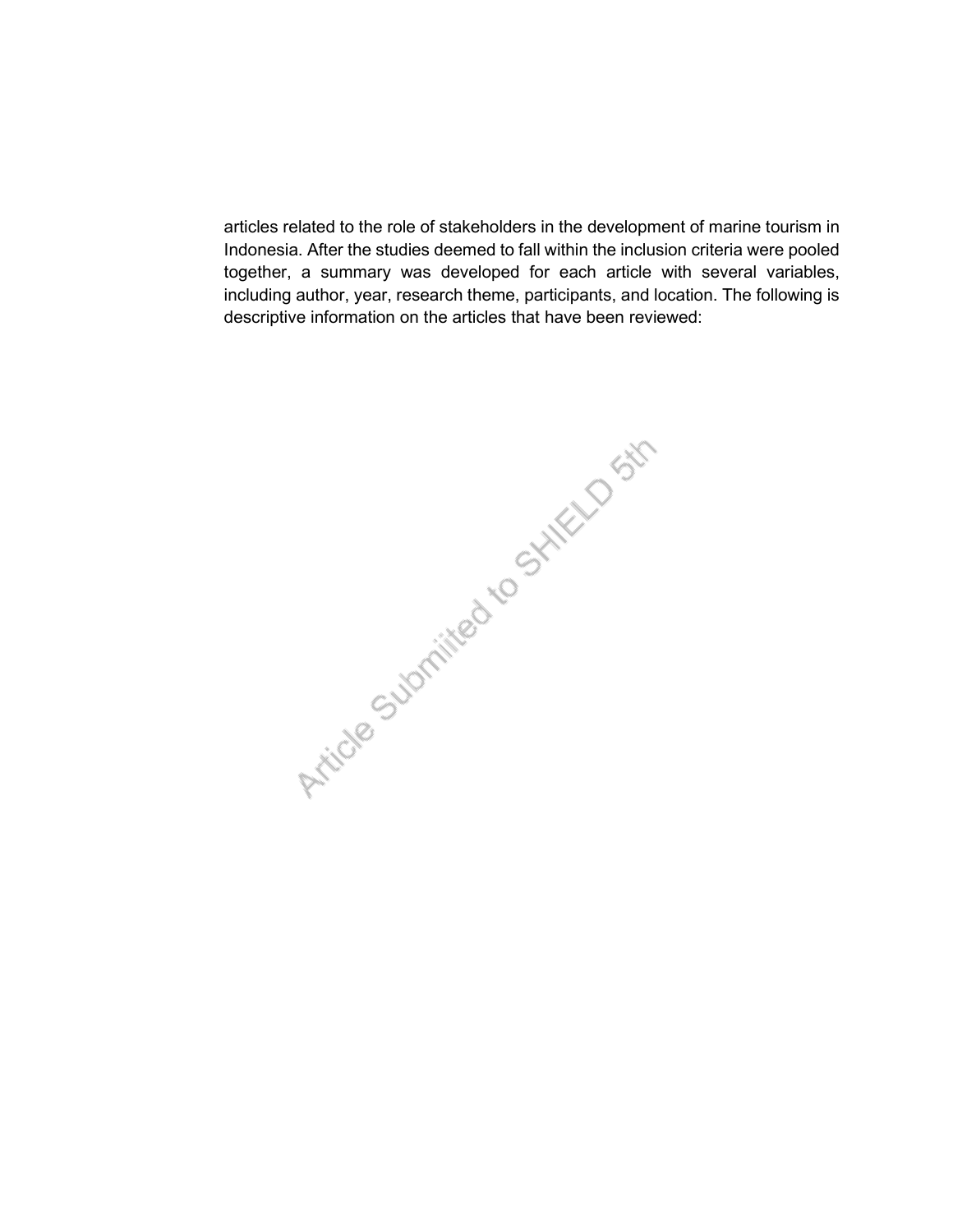Table 3. Charting Data

| <b>Theme</b>                                         | <b>Sub Themes</b><br><b>Research Title</b>                                                                        |                                                                                                                                                                                       | Author's name, year                                                                               |  |
|------------------------------------------------------|-------------------------------------------------------------------------------------------------------------------|---------------------------------------------------------------------------------------------------------------------------------------------------------------------------------------|---------------------------------------------------------------------------------------------------|--|
| Stakeholder that plays a role in tourism development | Government<br>1.<br>Private<br>2.<br>Public<br>3.                                                                 | The Role of Tourism Stakeholders in the Development of<br>Samalona Island as a Marine Tourism Destination                                                                             | Reski Amalyah, Djamhur<br>Hamid, Luchman Hakim<br>$(2016)$ <sup>[2]</sup>                         |  |
|                                                      |                                                                                                                   | The Role, Interests of Stakeholders and Policy Support in<br>the Development of Maritime Culture-Based Maritime<br>Tourism in Malaumakarta, Sorong Regency                            | Umi Muawanah, Nendah<br>Kurniasari, Permana Ari<br>Soejarwo, and Christina<br>Yuliaty (2020) [15] |  |
|                                                      | Primary/ main stakeholders<br>1.<br>Key stakeholders<br>2.                                                        | Analysis of the Role of Stakeholders in the Development<br>of Karang Jahe Beach Tourism Objects in Rembang<br>Regency                                                                 | Fitri Handayani, Hardi<br>Warsono (2019) [10]                                                     |  |
|                                                      | Secondary/ supporting<br>3.<br>stakeholders                                                                       | Community-Based Ecotourism Development and the Role<br>of Stakeholders in Natural Resource Management in<br>Marine Nature Park Marsegu Island, West Seram<br>Regency, Maluku Province | Henderina Lelloltery,<br>Satyawan Pujiatmoko,<br>Chafid Fandelli, and M.<br>Baiquni (2018) [13]   |  |
|                                                      |                                                                                                                   | Stakeholder Analysis in Sustainable Coastal Area<br>Management in Gunungkidul Regency                                                                                                 | Riesti Triyanti and Indah<br>Susilowati (2019) [20]                                               |  |
|                                                      | Government<br>1.<br>2.<br>Private<br>3.<br>Academics<br>Society/ Community<br>4.<br>Community<br>Mass media<br>5. | Pentahelix Collaboration in Tourism Development Based<br>on Local Wisdom in Merauke Regency                                                                                           | Edoardus E. Maturbongs,<br>Ransta L. Lekatompessy<br>$(2020)$ [14]                                |  |
|                                                      |                                                                                                                   | Stakeholder Preferences in the Development of<br>Mangrove Ecotourism at Gunung Anyar Surabaya                                                                                         | Hera Windy Wahyono<br>$(2017)$ [21]                                                               |  |
|                                                      |                                                                                                                   | Analysis of the Role of Stakeholders in the Development<br>of Halal Tourism Destinations on Penyengat Island, Riau<br>Archipelago Province                                            | Riska Destiana, Kismartini,<br>Tri Yuningsih (2020) [4]                                           |  |
|                                                      | Government<br>1.<br>2.<br>Private / Entrepreneur<br>Society/ Community Institution<br>3.<br>Mass media            | Conceptual Model of Sustainable Maritime Tourism<br>Development in the Coastal Areas and Small Islands of<br><b>Makassar City</b>                                                     | Rosmawaty Anwar (2014)<br>$[3]$                                                                   |  |
|                                                      |                                                                                                                   |                                                                                                                                                                                       |                                                                                                   |  |
|                                                      |                                                                                                                   |                                                                                                                                                                                       |                                                                                                   |  |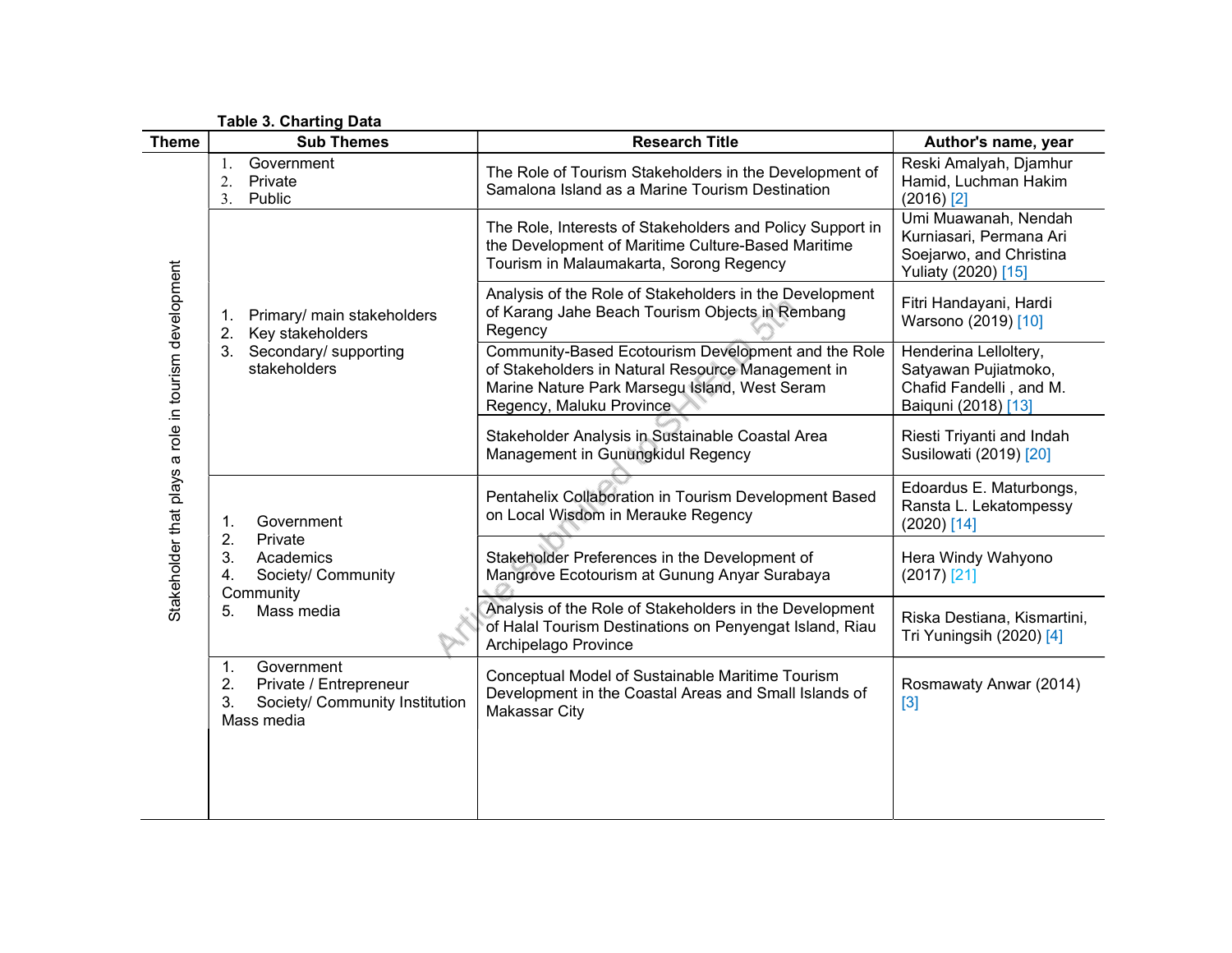| 1. Giving Motivation<br>2. Provide Training and Education to<br><b>Tourism Object Managers</b><br>3. Tourism Object Development                                       | The Role of the Government in the Development of Yendi<br>Beach Tourism Objects in Yendidori Village, Yendidori<br>District, Biar Numfor Regency                      | Djamil Hasim (2020) [9]                                                                                                    |
|-----------------------------------------------------------------------------------------------------------------------------------------------------------------------|-----------------------------------------------------------------------------------------------------------------------------------------------------------------------|----------------------------------------------------------------------------------------------------------------------------|
| 1. Tourism Planning<br>2. Tourism development<br>3. Tourism policy<br>4. Tourism Regulations                                                                          | The Role of Local Government in the Development of<br>Maritime Tourism Destinations Gili Noko Island Gresik<br>Regency (Study at the Gresik Regency Culture, Tourism, | Achmad Afandi Sunarti<br>Luchman Hakim (2017) [1]                                                                          |
|                                                                                                                                                                       | The Government of Lalos Village in Developing Batu Proud<br><b>Beach Tourism Objects</b>                                                                              | Mohammad Sawir,<br>Hasanuddin H Pende<br>$(2020)$ [21]                                                                     |
| 1. Planning of Tourism<br>Development Programs and<br><b>Activities</b><br>2. Provision of Facilities and<br>Infrastructure<br>3. Travel Promotion                    | Development of the Triton Bay Tourism Potential,<br>Kaimana Regency, West Papua Province                                                                              | Fauziah Hanum Ladia,<br>Afifuddin, Agus Zainal<br>Abidin (2020) [12]                                                       |
| 1. Development of Provision of<br><b>Tourism Facilities</b><br>2. Tourism Promotion Development<br>3. Guidance and Counseling to<br><b>Communities Around Tourism</b> | Community-Based Maritime Tourism Potential<br>Development on Pasaran Island, Bandar Lampung                                                                           | Tuning Maheasy Noor,<br>Deny Sapto Chondro<br>Utomo, Andrya Yunila<br>Hastuti, Ahmad Habibi, and<br>Mahrus Ali (2021) [16] |
| Objects<br>4. Tourism Institutional Capacity<br>Development                                                                                                           | Maritime Tourism Development Efforts on Maratua Island<br>by the Berau Regency Culture and Tourism Office                                                             | Ricky Septiwirawan, MZ<br>Arifin, Dini Zulfiani (2020)<br>[19]                                                             |
| 1. Motivator<br>2. Facilitator                                                                                                                                        | The Role of Local Governments in the Development of<br>Tourism Objects on Bokori Island, Konawe Regency                                                               | Nurjannah (2019)<br>$[17]$                                                                                                 |
|                                                                                                                                                                       | The Role of Local Governments in the Management of<br>Natural Tourist Attractions (Case Study in Oetune Beach,<br>South Central Timor Regency)                        | Yudha Eka Nugraha,<br>Elisabet Rambu Lika Enga<br>$(2021)$ [18]                                                            |
|                                                                                                                                                                       | 3. Dynamic / Stimulator                                                                                                                                               | Youth and Sports Office)<br>The Role of the Department of Culture and Tourism in the                                       |

Source: Author's own work'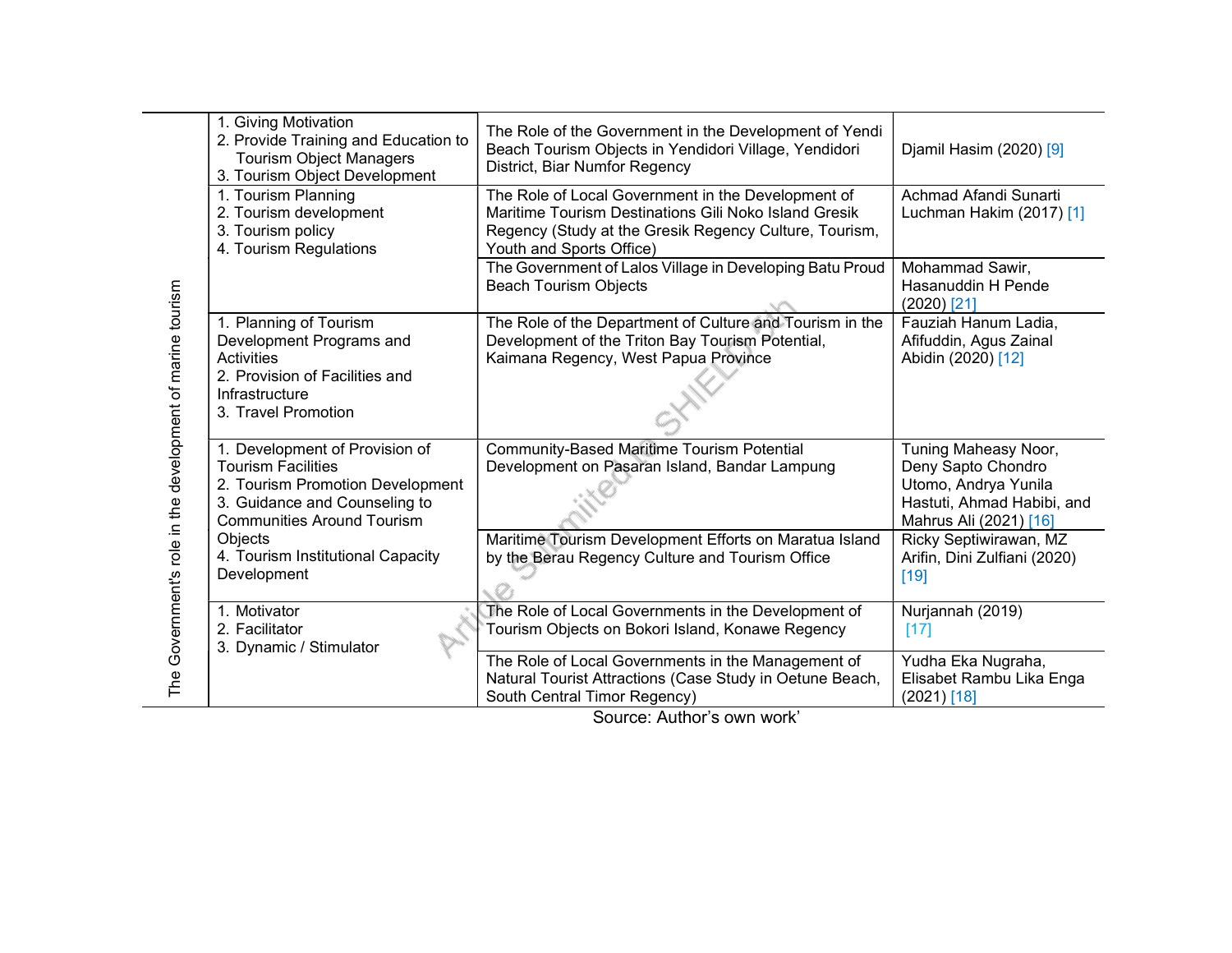### Geographical Characteristics

The article reviewed results obtained from the State of Indonesia, namely western Indonesia, received six articles, namely the provinces of the Riau Islands, Lampung, and the provinces of Central Java, Yogyakarta, and East Java. Central Indonesia received five articles covering the provinces of East Kalimantan, South Sulawesi, Southeast Sulawesi, and Central Sulawesi, for the Eastern part of Indonesia received six articles including the provinces of Maluku, NTT, Papua, and West Papua. All seventeen articles were obtained using qualitative research studies.

| No                              | <b>Research Place</b>                            | F  | %         |  |
|---------------------------------|--------------------------------------------------|----|-----------|--|
| A. Western Indonesia            |                                                  |    |           |  |
| 1                               | Riau Islands - Tanjung Pinang                    |    | 5.8       |  |
| $\overline{2}$                  | Lampung - Bandar Lampung City                    |    | 5, 8      |  |
| 3                               | Central Java - Rembang Regency                   |    | $5,8$     |  |
| 4                               | DIY Yogyakarta - Gunung Kidul Regency            |    | 5, 8      |  |
| 5                               | East Java - Gresik Regency                       |    | 5, 8      |  |
| 6                               | East Java - Surabaya City                        |    | $5$ , $8$ |  |
| B. The middle part of Indonesia |                                                  |    |           |  |
| 1                               | K alimantan East - Berau District                | 1  | $5, 8$    |  |
| 2                               | South Sulawesi - Makassar City                   | 2  | 11,7      |  |
| 3                               | Southeast Sulawesi - Konawe . Regency            |    | $5,8$     |  |
| 4                               | Central Sulawesi - Tolitoli Regency              | 1  | 5.8       |  |
| C. Eastern Indonesia            |                                                  |    |           |  |
|                                 | Maluku - West Seram Regency                      |    | 5.8       |  |
| $\overline{2}$                  | East Nusa Tenggara - South Central Timor Regency |    | 5.8       |  |
| 3                               | West Papua - Sorong Regency                      |    | 5.8       |  |
| 4                               | West Papua - Kaimana Regency                     |    | 5.8       |  |
| 5                               | Papua – Biak Numfor Regency                      |    | 5.8       |  |
| 6                               | Papua – Merauke Regency                          |    | 5.8       |  |
|                                 | Amount                                           | 17 | 100       |  |

#### Table 4. Characteristics of Research Geography

Source: Author's own work'

#### Summarizing and Reporting Findings

The role is a dynamic aspect of position; if a person performs his rights and obligations according to his position, he has carried out a role [10]. Meanwhile, stakeholders are defined as individuals, groups, or organizations interested in, are involved in, or are influenced by development activities or programs [2]. The role here is the participation of stakeholders in building and developing marine tourism; of course, this review can also be used to collect data about the role of stakeholders in the development of marine tourism.

Based on the results of the reviews on the related and Berke's interest in the development of travel bahar i is (a) a significant stakeholder/primer, stakeholder prominent are parties who are directly affected, either positively or negatively, by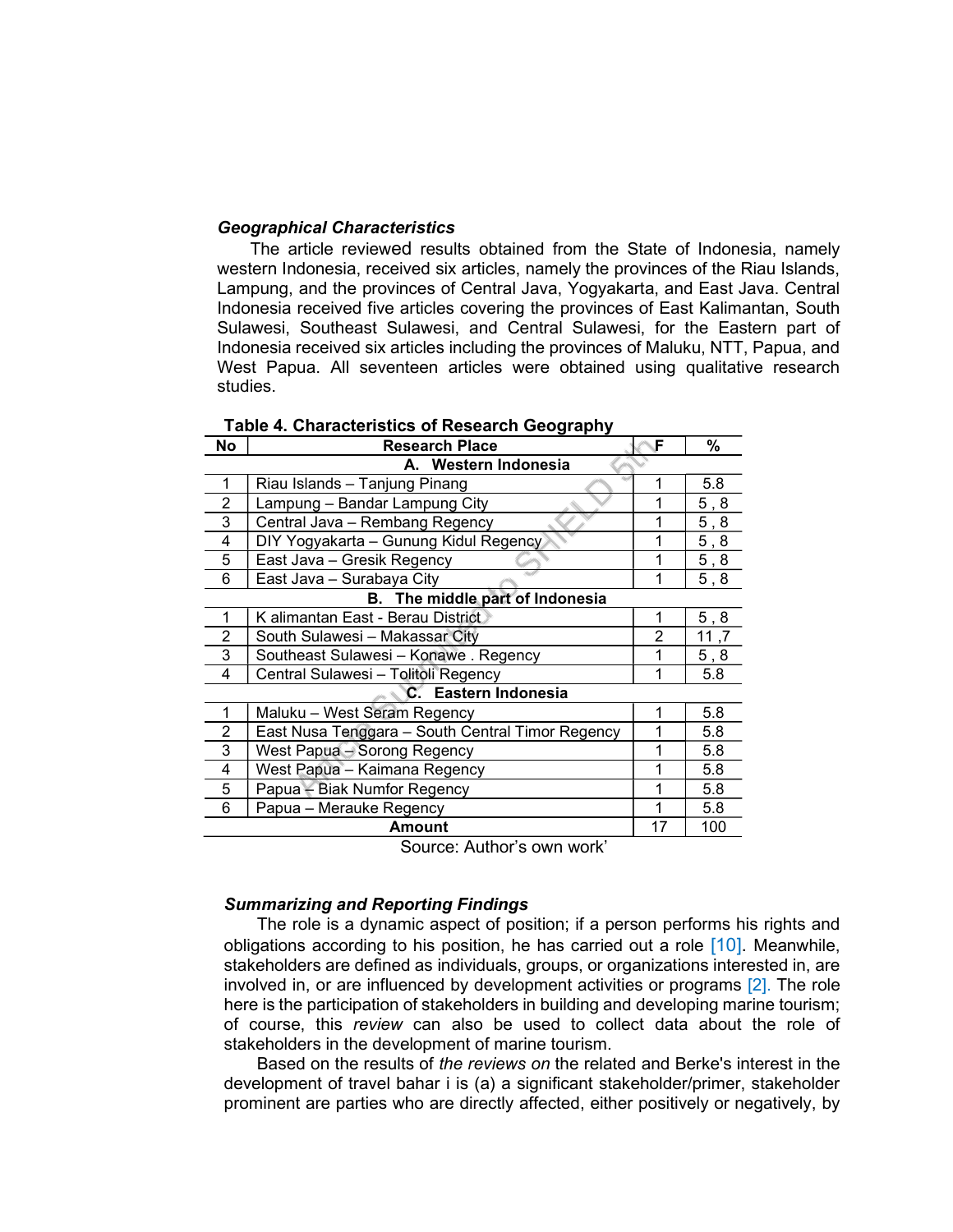a program or project as well as having the direct benefit activities, including the community and communities that act as implementers ; (b) the key stakeholders, stakeholder key is the parties who have legal authority in terms of decision making, namely the Government as the regulator, coordinator, and facilitators ; (C) stakeholders supporting / secondary, stakeholder supporters are stakeholders who have no direct interest in the activities but have a concern, i.e., private/businessman and academia as a facilitator, accelerator and drafter [10; 13, 20]. One of the main factors for stakeholder participation in marine tourism development activities is communication and coordination between main, key, and supporting stakeholders who must run optimally and have a target time. All stakeholders must adhere to the principles of marine tourism management by prioritizing the sovereignty of local communities, conservation of natural resources. Natural and cultural resources, which are the main goals in tourism activities. With this, the development of marine tourism can run well and later can have a positive impact on the economy of the local community  $[15]$ .

### Stakeholder Role

#### 1. Government

The Government has a central role in planning, driving, controlling, and supervising the implementation of national development [11]. The development of the tourism sector is an action that has a positive impact to provide opportunities for the community to try and increase the community's income. The existence of regional autonomy is also able to play a regional role in opening up opportunities for advancing their region by identifying and managing sources that have the potential to increase original regional income because the size of regional income dramatically affects the success of the implementation of autonomy  $[9]$ 

Local governments are expected to be involved in the development of marine tourism, which has a role in tourism, culture, and art affairs; planning tourism development should be at the bunk in the Strategic Plan (Plan); providers of access and infrastructure related to tourism; facilitate industry and trade; enforcing regulations and controlling the area around tourist attractions. The Government is also involved in the implementation to determine various specific regulations in the development of marine tourism and carrying out the role of providing budgets and supervising the sustainability of maritime tourism development, *legislation*, budgeting, and controlling [14]. Government (departments or technical institutes) as key stakeholders in implementing public policies capable of coordination with other stakeholders, accommodating facilities and infrastructure supporting maritime tourism. To provide guidance and counseling to society like attraction manager to improve the ability of local community; and tourism promotion, like cooperation with specific- community and make the event and utilize digital technology to introduce the attractions [19].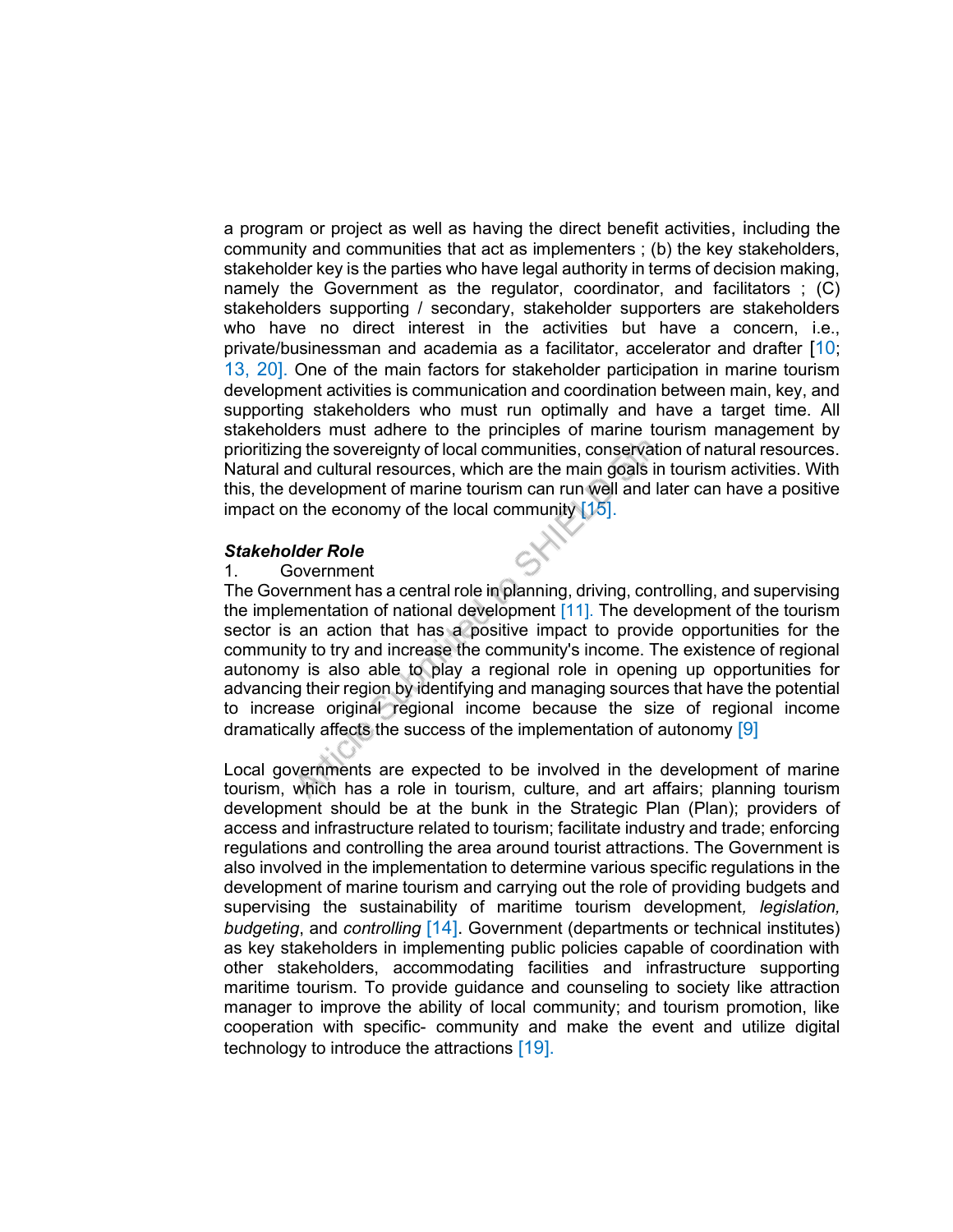# 2. Private/Business

Involving the private sector as a business developer in the marine tourism sector is also very important. It is considering that the provision of facilities and the implementation of development cannot only rely on the role of the Government. To develop marine tourism, the private sector is expected to contribute to various marine tourism development programs significantly. Party business as a manager/caretaker businesses marine tourism will be an instrumental motivator and facilitator. The private sector/ businessman should be encouraged and allowed to participate in various marine tourism development program plans that will be implemented. The role of the private sector is mainly as an investor in the various program plans that have been set. The involvement of the private sector will create a conducive marine tourism business climate and develop local community businesses to lift the economy of the community around the area [3].

The involvement and cooperation of the entrepreneur will contribute significantly to the achievement of the target, as expected. Coupled with the influence of social media that makes it easier to promote tourist areas that open up opportunities for local people to do business and indirectly open new job opportunities for the tourist area community, business products that can be developed in the form of services provided to consumers, such as tourist attraction as the main product offered (a travel agency provider in promoting tourism by making tour packages); transportation (tour & travel, airline ticket providers, vehicle rental/transportation providers); tour guides (business owners can employ people around tourist objects to become tour guides); accommodation or lodging; culinary business; photography services with beautiful spots on tourist objects, as well as services or products tailored to the needs and desires of tourists.

# 3. Academics

Capacity academics are formed learners to think critically, developing talent and product knowledge and skills that can be applied to social life. In addition, academics are also drafters who can help tourism managers through research carried out and shape communities through the provision of skilled labor so that people's economic knowledge can develop [8]. The role of academics in the development of marine tourism is not only through research but also helps increase the capacity of knowledge and skills/skills of tourism managers and local communities based on concepts, theories, strategies, and models of marine tourism development that are relevant to the needs and conditions of marine tourism potential and of course to increase business opportunities for local communities. Academic involvement is expected can provide a positive value for the development of marine tourism, and academics can also contribute to the evaluation of programs of regional development and regional planning in synergy with the community related to the development of tourism; and indirectly help provide the pieces of training development and contribution ideas in the process of management of marine tourism [4].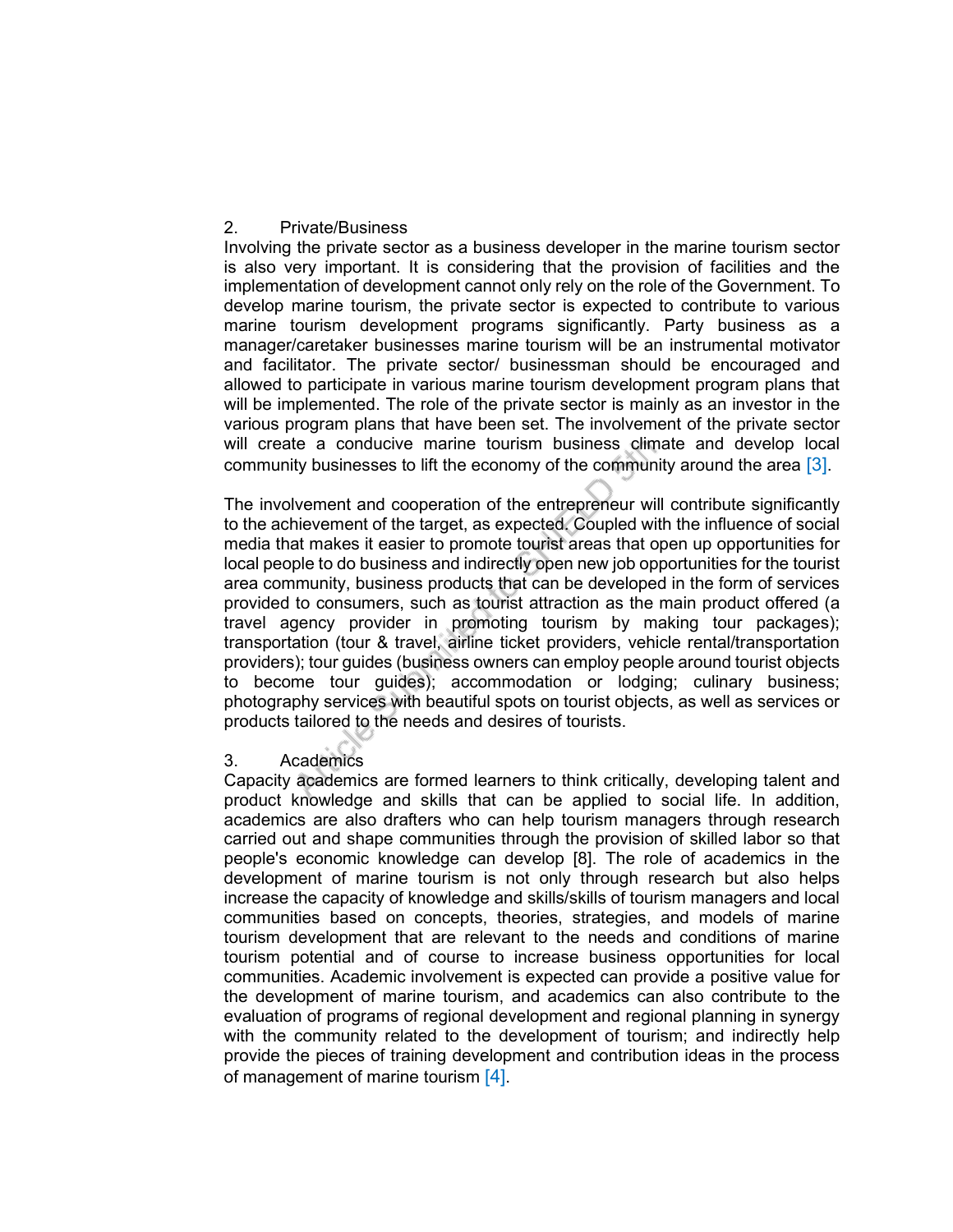# 4. Community

Social communities are defined as local communities that form a group, or customary law communities as owners of "ulayat" rights, as well as groups, formed such as local arts councils, non-governmental organizations (NGOs), or groups based on interests or hobbies, which aim to explore or promote tourism in the area [14]. The community has an essential role both as a facilitator or community companion and as a motivator and facilitator for all inputs and information on development strategies and policies. The local community must play an active role in every activity, starting with the initiation and acceleration of marine tourism development.

The community that was established not only to introduce the tour alone but alsogroups have a role in preserving the culture and maintaining the ecosystem of natural resources associated with tourism potential that the development of tourism nautical not only the welfare of the community's economy. They could preserve and introduce the local culture and provide ideas, ideas, and input to potential sectors that act as drivers of other sectors and communities. Community is such Kelompok Sadar Wisata (Pokdarwis) where this community as one of the driving elements in supporting creating a conducive environment and atmosphere. Those are a concern in developing tourism in the area; a community that facilitates the interests of fishers, tourism actors, and the local community as a whole with stakeholders to improve the welfare of the marine tourism area community; local arts councils, NGOs, or groups based on interests or hobbies, which aim to explore or promote tourism in the area. And also groups or communities such as bloggers, photography, and other communities [20].

# 5. Society

The society is one of the stakeholders, has a significant role in tourism development—the role of the society, starting from planning to implementing tourism development in the region. The concept of Community-Based Tourism (CBT) tries to explain the role of society in tourism, which is placed as the leading actor through empowerment so that the priority of tourism benefits is intended as much as possible for the welfare of the local community [10]. Society prioritize involvement in every marine tourism development activity, starting from the planning, implementation, monitoring, and evaluation processes. This is expected to achieve targets in an efficient and participatory manner. Society is expected to consist of village officials, the Village Representative Body (BPK), community leaders, fishers, traders, tourism actors, and women's organizations [3]. The role of society's tourism manager; open supporting business travel activities such as lodging, shop, cafeteria, diving equipment rental, rest areas, and banana boat; and become a *quide* for tourists who want to snorkel and dive  $[2]$ . Community participation in every marine tourism development activity is expected to generate a sense of ownership and responsibility for all the results of marine tourism development.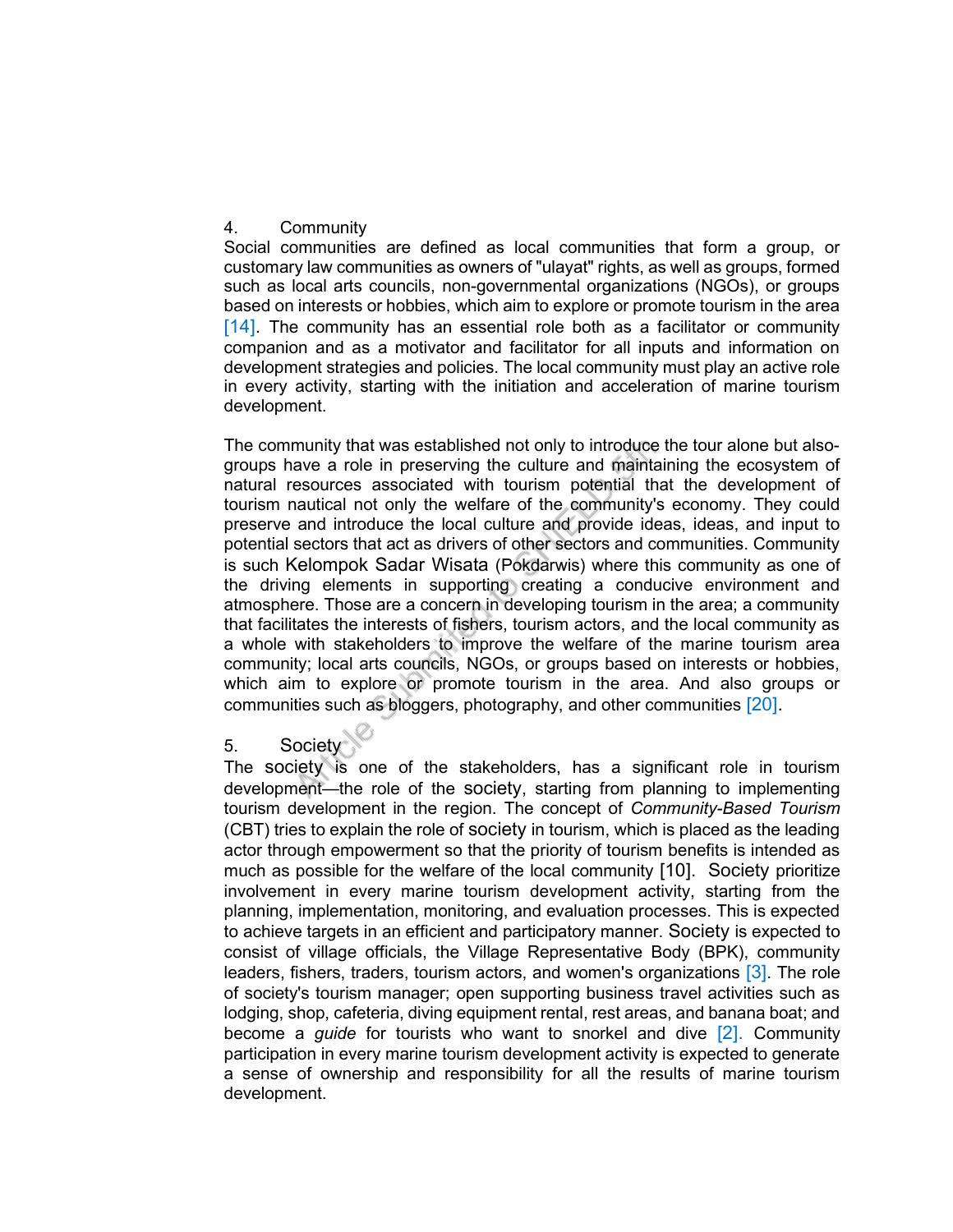6. Mass media

The media also plays a role as an intermediary in delivering information between stakeholders to coordinate the implementation of the development of marine tourism. The mass media becomes a mediator whose role is to support publications in promoting tourism products and services—the Media's capability to spread disseminated information that is utilized in the tourism sector. Continue to promote the area attractions can attract tourists wan domestically and abroad. The choice of tourist destinations depends on the information obtained from the mass media. The development of a good and attractive image for tourist destinations through the mass media will be a driving force for the interest of potential tourists to visit. Tourism development and mass media refer to all activities such as skills development, job creation, and marketing of tourism products through various mass media channels to find out about their tourism potential [6].

Stakeholders have roles and responsibilities in implementing the development of marine tourism, such as the Government in this case as a regulator and facilitator who is most responsible for implementing marine tourism policies and has involvement in building communication and coordination with other actors, namely academics, private parties/business people, communities. Society and local communities as an actor who complements to achieve success in the development of marine tourism. Collaboration between stakeholders in the development of tourist marine based on the results of the reviews can be described can be as shown below:



# Figure 2. Stakeholder Collaboration in Marine Tourism Development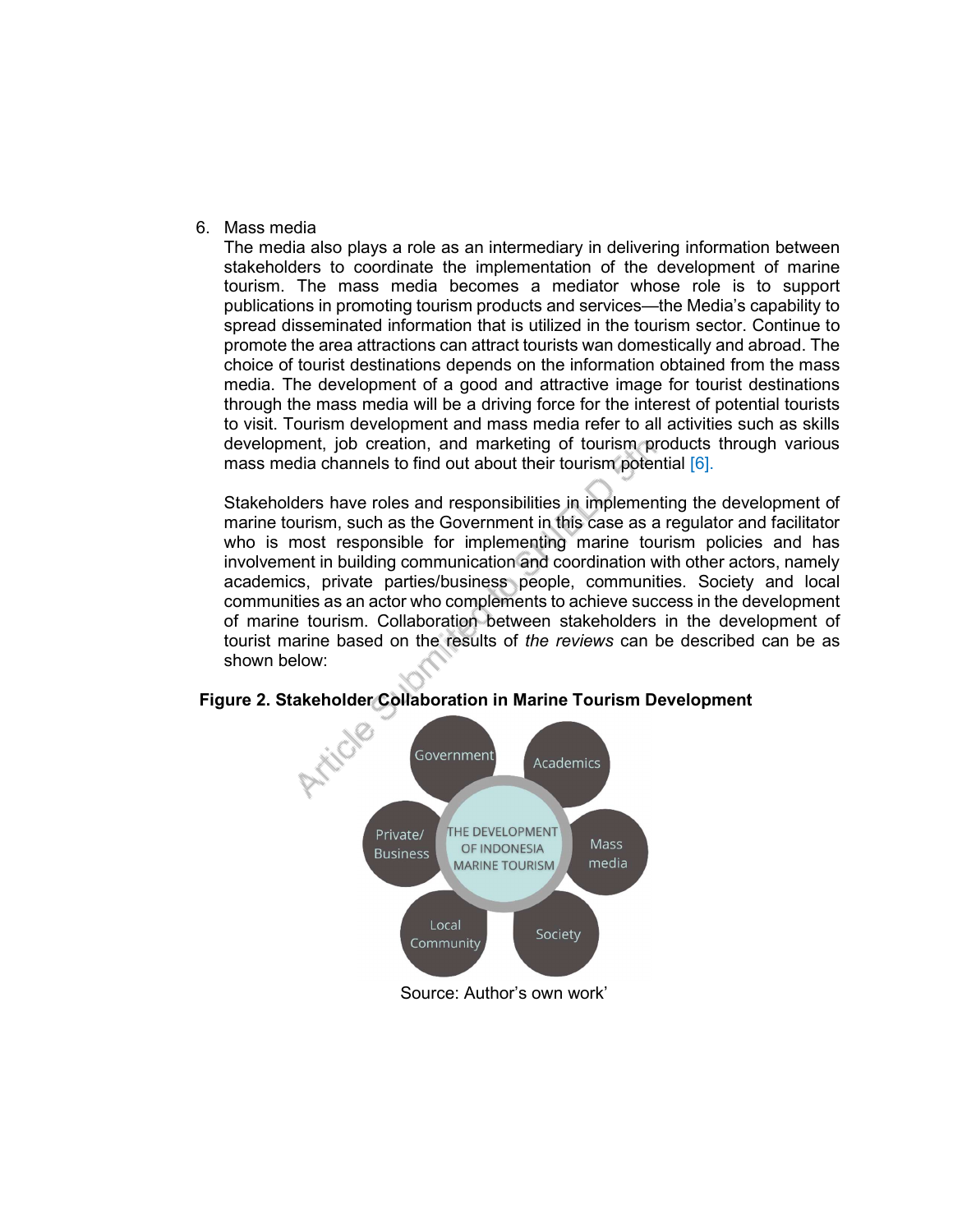# 4. Conclusion

Based on this review, the results of stakeholder identification show that each stakeholder still carries out its functions and roles separately, both key stakeholders, primary stakeholders, and supporting/secondary stakeholders. For this reason, collaboration and coordination between stakeholders are needed by carrying out collaborative management by integrating all stakeholders involved, including local communities, community communities, Government, private sector/business people, and academics.

Collaboration built with inter-stakeholder linkages in the development of marine tourism starts from the planning stage to the development of sustainable tourism. The role of each stakeholder is always to try to do the best for tourism development that impacts the community. The involvement of the local community is an effort to maintain the culture and natural resources that already exist in the life of the local community. Optimizing collaboration in the development of marine tourism can be done by increasing coordination and collaboration between stakeholders involved, strengthening institutional capacity for the service and technical institutions that have a role in the development and promotion of marine tourism.

It requires the proper guidance and dissemination to the public regularly to the concept of the development of nautical tourism, which is, of course, the development of tourism proficiency level in line with the conditions of the tourism potential, so that people become aware and active pitch Engaged in marine tourism activities and community has the ability and knowledge to manage marine tourism. Furthermore, the support of all stakeholders is needed to increase marine tourism development activities for the community's welfare.

# Acknowledgement

The authosr would like to thank the Institute for Research and Community Service, University of Lampung for granting the Penelitian Dasar year 2021. **References** 

- [1]. Afandi, A., Sunarti, S., & Hakim, L. (2017). Peran Pemerintah Daerah Dalam Pengembangan Destinasi Wisata Bahari Pulau Gili Noko Kabupaten Gresik (Studi Pada Dinas Kebudayaan, Pariwisata, Pemuda Dan Olahraga Kabupaten Gresik). Jurnal Administrasi Bisnis, 49(1), 116-121.
- [2]. Amalyah, R., Hamid, D., & Hakim, L. (2016). Peran stakeholder pariwisata dalam pengembangan Pulau Samalona sebagai destinasi wisata bahari. Jurnal Administrasi Bisnis, 37(1), 158-163.
- [3]. Anwar, R. (2014). Model Konseptual Pengembangan Wisata Bahari Secara Berkelanjutan di Wilayah Pesisir dan Pulau-Pulau Kecil Kota Makassar. Journal of Tourism Destination and Attraction, 2(1), 15-26.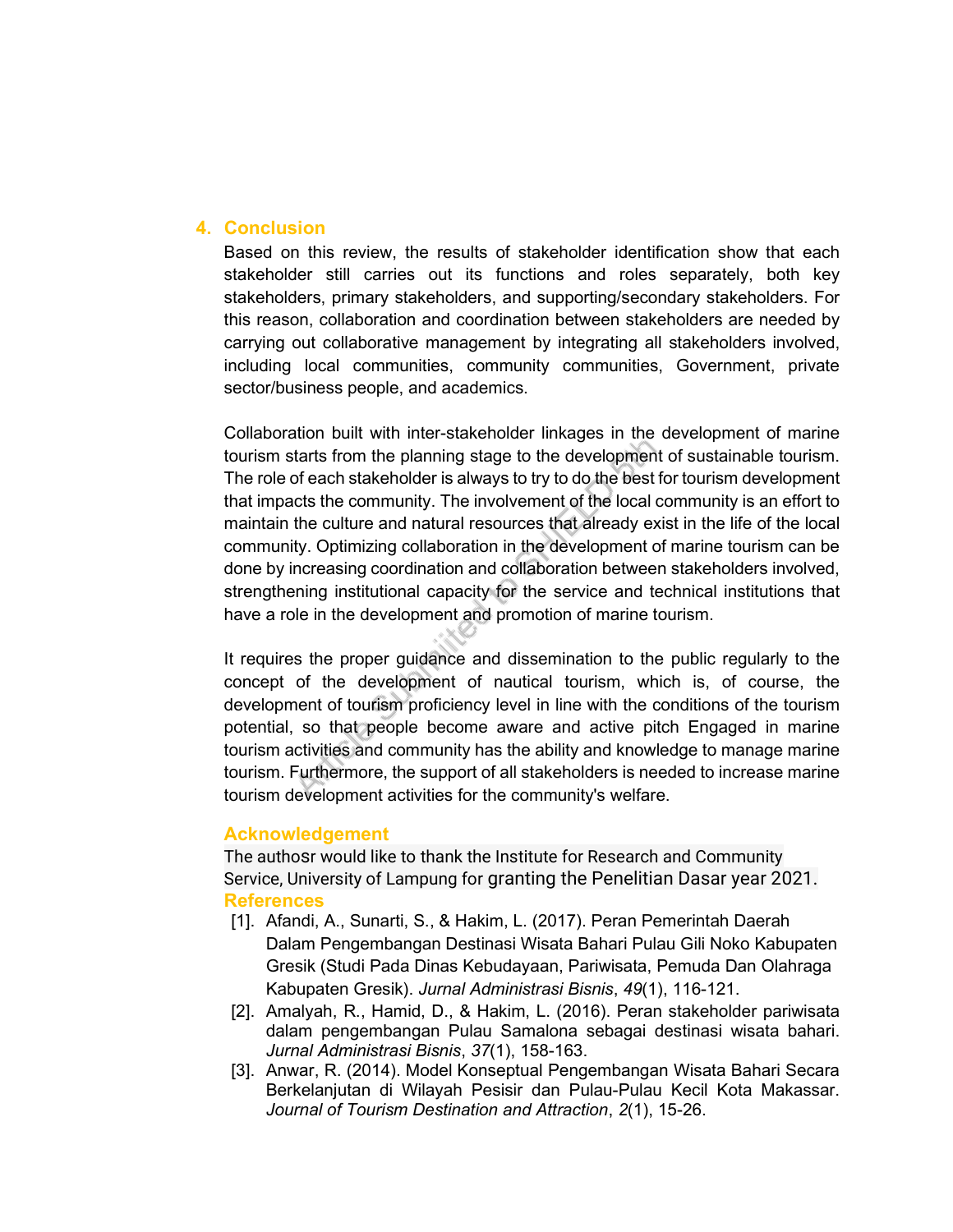- [4]. Destiana, R., Kismartini, K., & Yuningsih, T. (2020). Analisis Peran Stakeholders Dalam Pengembangan Destinasi Pariwisata Halal Di Pulau Penyengat Provinsi Kepulauan Riau. Jurnal Ilmu Administrasi Negara ASIAN (Asosiasi Ilmuwan Administrasi Negara), 8(2), 132-153.
- [5]. Djou, J. A. G. (2013). Pengembangan 24 Destinasi Wisata Bahari Kabupaten Ende. Jurnal Kawistara, 3(1). doi:http://dx.doi.org/10.22146/kawistara.3958.
- [6]. Enemuo, O. B. and Amaechi, B. (2015). The Role of Mass Media in Tourism Development in Abia State Journal of Tourism, Hospitality and Sports. 11(2015).
- [7]. Farwati, R., Metafisika, K., Sari, I., Sitinjak, D.S., Solikha, D.S., and Solfarina (2021). STEM Education Implementation In Indonesia: A Scoping Review. International Journal of STEM Education For Sustainability, 1(1). DOI: https://doi.org/10.53889/ijses.v1i1.2
- [8]. Halibas, Alrence Santiago; Sibayan, Rowena Ocier; Maata, Rolou Lyn Rodriguez . (2017). The Penta Helix Model ff Innovation in Oman: An Hei Perspective. Interdisciplinary Journal of Information, Knowledge & Management. 12, p. 159-174.
- [9]. Hasim, D. (2020). Peran Pemerintah dalam Pengembangan Objek Wisata Yendi Beach pada Kampung Yendidori Distrik Yendidori Kabupaten Biak Numfor. Sosio e-Kons, 12(02), 138-149. https://journal.lppmunindra.ac.id/index.php/sosio\_ekons/article/view/5124
- [10]. Handayani, F., & Warsono, H. (2017). Analisis Peran Stakeholders Dalam Pengembangan Objek Wisata Pantai Karang Jahe Di Kabupaten Rembang.Journal of Public Policy and Management Review, 6(3), 40-53.
- [11]. Labaran, M. A., Hakim, L. & Hard, R. (2014). Peran Pemerintah Daerah dalam pemberdayaan Masyarakat Petani Kakao di Desa Taan Kecamatan Tapalang Kabupaten Mamuju, 4(1). DOI: https://doi.org/10.26618/ojip.v4i1.80.
- [12]. Ladia, F. H., Afifuddin, A., & Abidin, A. Z. (2020). Peran Dinas Kebudayaan dan Pariwisata dalam pengembangan potensi wisata Teluk Triton kabupaten Kaimana provinsi Papua Barat. Respon Publik, 14(1), 72-89.
- [13]. Lelloltery, H., Pujiatmoko, S., Fandelli, C., & Baiquni, M. PENGEMBANGAN EKOWISATA BAHARI BERBASIS MASYARAKAT DAN PERAN STAKEHOLDER DALAM PENGELOLAAN SUMBERDAYA ALAM DI TAMAN WISATA ALAM LAUT PULAU MARSEGUKABUPATEN SERAM BAGIAN BARAT PROPINSI MALUKU. Jurnal Hutan Tropis, 6(3), 302-314.
- [14]. Maturbongs, E. E., & Lekatompessy, R. L. (2020). Kolaborasi Pentahelix dalam Pengembangan Pariwisata Berbasis Kearifan Lokal di Kabupaten Merauke. Sumber, 81, 59.
- [15]. Muawanah, U., Kurniasari, N., Soejarwo, P. A., & Yuliaty, C. (2020). PERAN, KEPENTINGAN STAKEHOLDER DAN DUKUNGAN KEBIJAKAN DALAM PENGEMBANGAN PARIWISATA BAHARI BERBASIS BUDAYA BAHARI DI MALAUMKARTA, KABUPATEN SORONG. Jurnal Kebijakan Sosial Ekonomi Kelautan dan Perikanan, 10(2), 157-168.
- [16]. Noor, N. M., Utomo, D. S. C., Hastuti, A. Y., Habibi, A., & Ali, M. (2021). PENGEMBANGAN POTENSI WISATA BAHARI BERBASIS MASYARAKAT